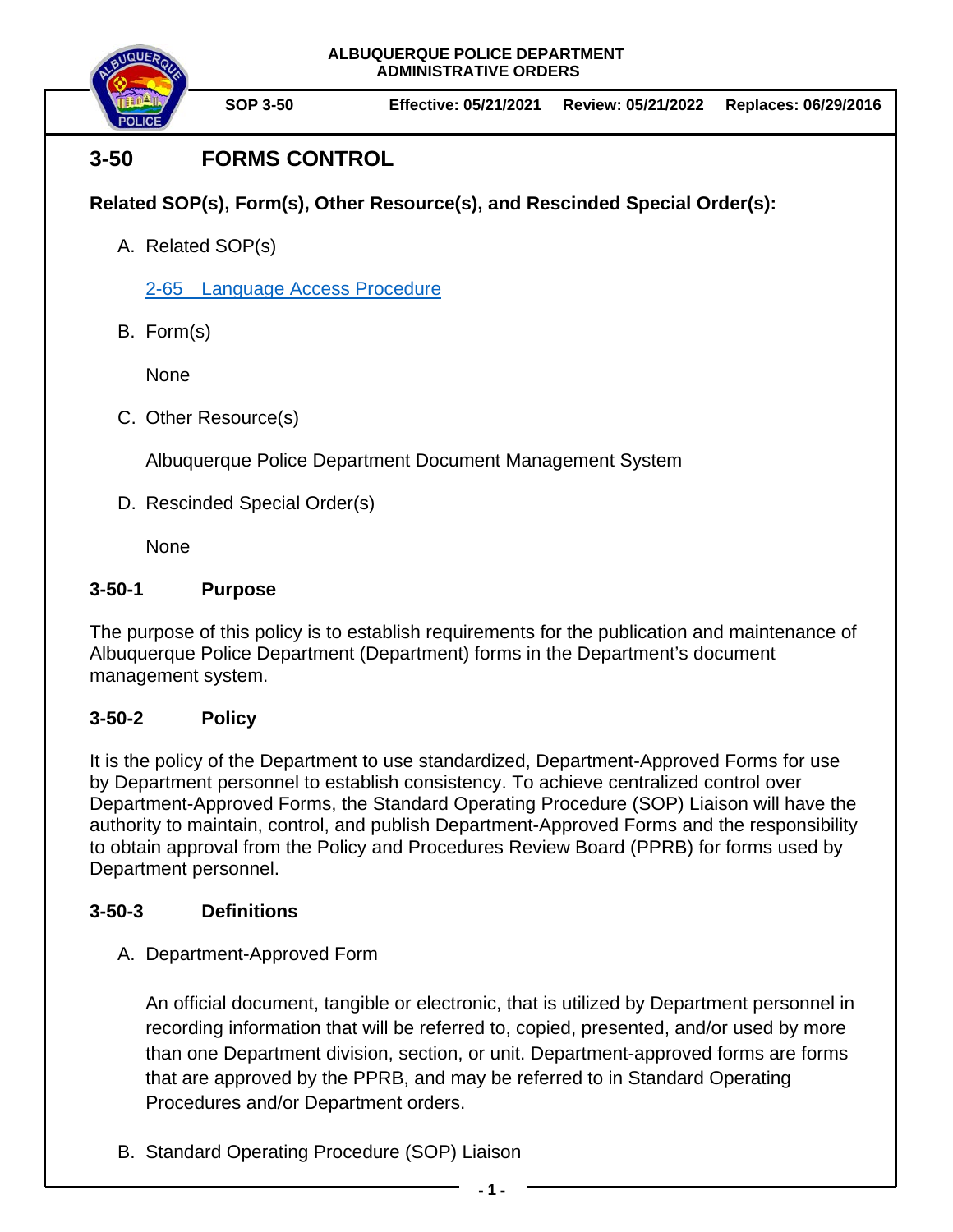| ALBUQUERQUE POLICE DEPARTMENT<br><b>ADMINISTRATIVE ORDERS</b>                                                                                                                                                                                                                                                                                                                                                                                                                                                                                                                                                                                                                                                                                                                                                                                                                                                                                                                                                                                                                                                                                |                       |                                                                                                                          |                                                                                                                                                                                                                                                                                                                                                                                                                                                                                                                                                                                                                                                                                                                                                                                                                                                                                                                                                                               |  |  |  |  |
|----------------------------------------------------------------------------------------------------------------------------------------------------------------------------------------------------------------------------------------------------------------------------------------------------------------------------------------------------------------------------------------------------------------------------------------------------------------------------------------------------------------------------------------------------------------------------------------------------------------------------------------------------------------------------------------------------------------------------------------------------------------------------------------------------------------------------------------------------------------------------------------------------------------------------------------------------------------------------------------------------------------------------------------------------------------------------------------------------------------------------------------------|-----------------------|--------------------------------------------------------------------------------------------------------------------------|-------------------------------------------------------------------------------------------------------------------------------------------------------------------------------------------------------------------------------------------------------------------------------------------------------------------------------------------------------------------------------------------------------------------------------------------------------------------------------------------------------------------------------------------------------------------------------------------------------------------------------------------------------------------------------------------------------------------------------------------------------------------------------------------------------------------------------------------------------------------------------------------------------------------------------------------------------------------------------|--|--|--|--|
| <b>SOP 3-50</b>                                                                                                                                                                                                                                                                                                                                                                                                                                                                                                                                                                                                                                                                                                                                                                                                                                                                                                                                                                                                                                                                                                                              | Effective: 05/21/2021 | Review: 05/21/2022                                                                                                       | Replaces: 06/29/2016                                                                                                                                                                                                                                                                                                                                                                                                                                                                                                                                                                                                                                                                                                                                                                                                                                                                                                                                                          |  |  |  |  |
| Department's SOPs.                                                                                                                                                                                                                                                                                                                                                                                                                                                                                                                                                                                                                                                                                                                                                                                                                                                                                                                                                                                                                                                                                                                           |                       |                                                                                                                          |                                                                                                                                                                                                                                                                                                                                                                                                                                                                                                                                                                                                                                                                                                                                                                                                                                                                                                                                                                               |  |  |  |  |
| <b>Rules</b>                                                                                                                                                                                                                                                                                                                                                                                                                                                                                                                                                                                                                                                                                                                                                                                                                                                                                                                                                                                                                                                                                                                                 |                       |                                                                                                                          |                                                                                                                                                                                                                                                                                                                                                                                                                                                                                                                                                                                                                                                                                                                                                                                                                                                                                                                                                                               |  |  |  |  |
| A. Approval, Publication, and Maintenance of Department-Approved Forms<br>7                                                                                                                                                                                                                                                                                                                                                                                                                                                                                                                                                                                                                                                                                                                                                                                                                                                                                                                                                                                                                                                                  |                       |                                                                                                                          |                                                                                                                                                                                                                                                                                                                                                                                                                                                                                                                                                                                                                                                                                                                                                                                                                                                                                                                                                                               |  |  |  |  |
| 1. Department personnel shall:                                                                                                                                                                                                                                                                                                                                                                                                                                                                                                                                                                                                                                                                                                                                                                                                                                                                                                                                                                                                                                                                                                               |                       |                                                                                                                          |                                                                                                                                                                                                                                                                                                                                                                                                                                                                                                                                                                                                                                                                                                                                                                                                                                                                                                                                                                               |  |  |  |  |
| a. Obtain the PPRB's approval of a new form or a revised Department-Approved<br>Form;<br>b. Provide the SOP Liaison justification for the new form or revised Department-<br>Approved Form, including a general statement about the purpose of the form;<br>c. Submit their new form or revised Department-Approved Form to the SOP<br>Liaison to seek the PPRB's review and approval of the form via email at<br>opa@cabq.gov; and<br>d. Submit obsolete Department-Approved Forms to the SOP Liaison to seek the<br>PPRB's review and approval to remove the form.<br>2. The SOP Liaison shall email the new form or revised Department-Approved Form<br>to the PPRB for their review and approval.<br>3. The PPRB shall review and approve the new form, or revised or obsolete<br>Department-Approved Form emailed to them by the SOP Liaison within one (1)<br>week of receiving the form. The PPRB shall vote on the form using the voting<br>buttons applied to the email. The PPRB may solicit additional information from the<br>form owner.<br>a. For an email vote to be valid, at least five (5) voting members must participate |                       |                                                                                                                          |                                                                                                                                                                                                                                                                                                                                                                                                                                                                                                                                                                                                                                                                                                                                                                                                                                                                                                                                                                               |  |  |  |  |
|                                                                                                                                                                                                                                                                                                                                                                                                                                                                                                                                                                                                                                                                                                                                                                                                                                                                                                                                                                                                                                                                                                                                              |                       |                                                                                                                          |                                                                                                                                                                                                                                                                                                                                                                                                                                                                                                                                                                                                                                                                                                                                                                                                                                                                                                                                                                               |  |  |  |  |
|                                                                                                                                                                                                                                                                                                                                                                                                                                                                                                                                                                                                                                                                                                                                                                                                                                                                                                                                                                                                                                                                                                                                              |                       |                                                                                                                          |                                                                                                                                                                                                                                                                                                                                                                                                                                                                                                                                                                                                                                                                                                                                                                                                                                                                                                                                                                               |  |  |  |  |
|                                                                                                                                                                                                                                                                                                                                                                                                                                                                                                                                                                                                                                                                                                                                                                                                                                                                                                                                                                                                                                                                                                                                              |                       | in the voting process; and<br>management system;<br>document management system; and<br>Department-Approved Form on file. | A full-time, civilian employee assigned to the Policy and Procedure Unit who is<br>responsible for facilitating the policy development process and other duties and whose<br>responsibilities are related to the review, development, and implementation of the<br>b. In lieu of the email vote, the PPRB Chair may request a review and vote for<br>approval or denial of the new form or revised Department-Approved Form, or<br>deletion of an obsolete Department-Approved Form during a PPRB meeting.<br>4. After the PPRB approves the new form or revised Department-Approved Form, or<br>the deletion of an obsolete Department-Approved Form, the SOP Liaison shall:<br>a. For a new form, assign a PD number to the Department-Approved Form;<br>b. Publish the Department-Approved Form in the Department's document<br>c. Archive the obsolete Department-Approved Form in the Department's<br>d. Keep the approved original Department-Approved Form and updated |  |  |  |  |